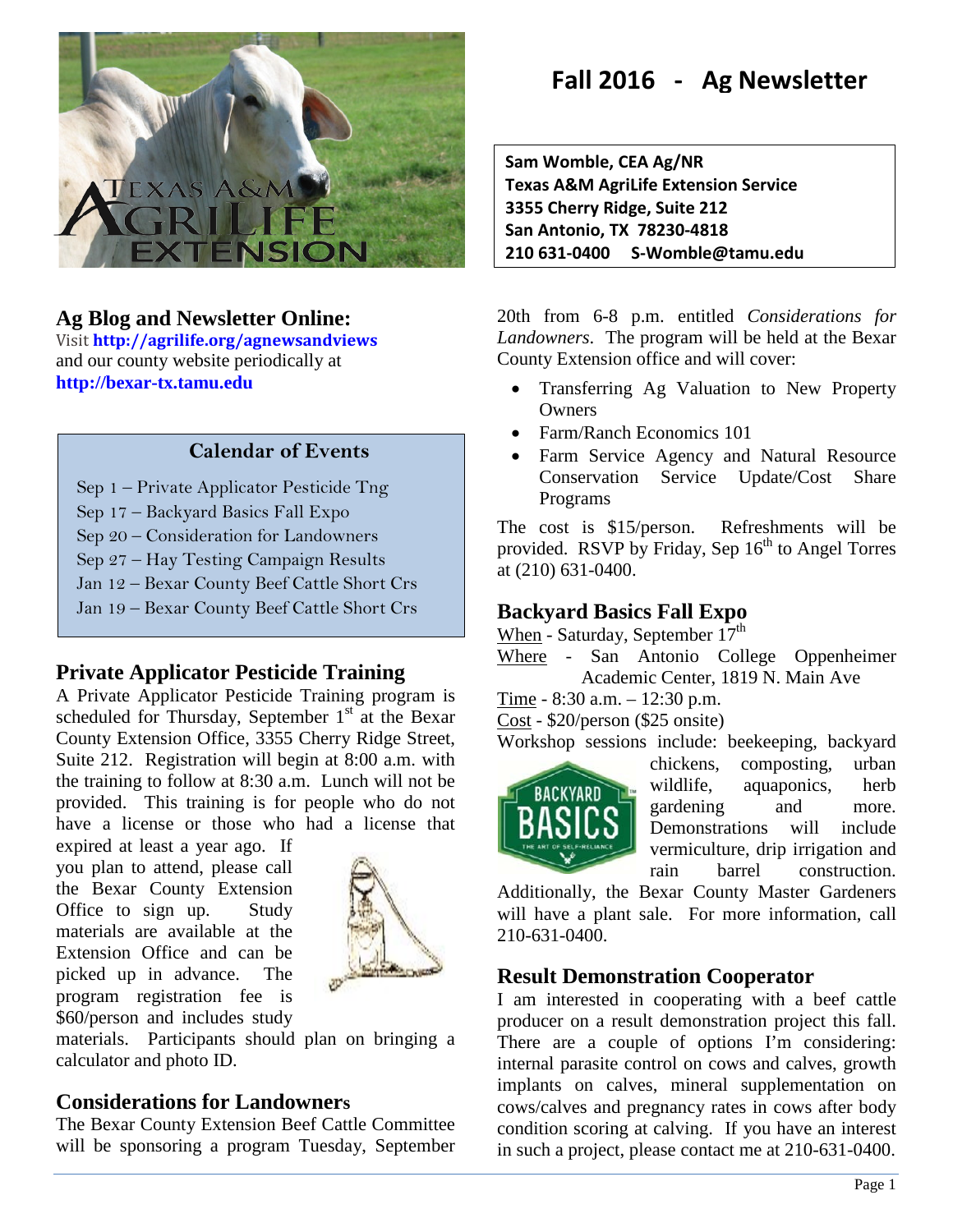

### **Texas Range/Webinar Series**

Do you have an interest in natural resource management and access to a computer with internet? If so, be sure to check out the natural resource webinars available at

**<http://naturalresourcewebinars.tamu.edu/series/range/>** to learn about a variety of rangeland mgmt topics. CEUs are available, in many of the webinars.

# **Hay Testing Campaign Results**

Make plans to join us for an informative meeting on Tuesday, September  $27<sup>th</sup>$  from 6-8 p.m. and hear Dr. Larry Redmon, Extension Forage Specialist, share results from the Bexar/Wilson County Hay Testing Campaign. He will explain what the data means and how to use a forage analysis to develop a supplemental feeding program. Additionally, Dr. Redmon will discuss producing and managing for high quality hay. The program will be worth 1.5 hours of CEU credit. Please contact Angel to sign up.

# **Veterinary Feed Directive**

The *Animal Drug Availability Act of 1996* established a new category of drugs, veterinary feed directive (**VFD**) drugs. The revised VFD rule that went into effect in October of last year addresses the use of drugs in feeds for livestock. Current focus is on antimicrobials that are considered medically important.

- 1. All changes associated with medically important antimicrobials that are now available over the counter must be implemented by January 1, 2017.
- 2. Use of VFD drugs now falls under the supervision of licensed veterinarians. Producers must receive signed and written authorization from a licensed veterinarian to purchase and utilize VFD antimicrobials on and in feed.
- 3. An established Veterinarian-Client-Patient Relationship (VCPR) is required.

# **Steps to obtain a VFD Order:**

- Contact your veterinarian with whom you have a valid VCPR.
- The veterinarian determines whether conditions warrant use of a VFD drug or feed.
- If warranted, the veterinarian issues a written and signed VFD order containing information specified by regulations.
- The veterinarian retains a copy of the VFD order and gives a copy to the client.
- The client keeps the copy and gives the original signed VFD to the feed mill/feed distributor supplying the VFD feed. The VFD order allows the feed to be released to the client.
- Depending on the specific VFD drug and the conditions outlined by the veterinarian, separate VFD orders may be required for different groups of livestock and new VFD orders may be required to extend the treatment duration.

# **Bexar County Beef Cattle Short Course**

Mark your calendar to attend the Bexar County Beef Cattle Short Course January  $12<sup>th</sup>$  and  $19<sup>th</sup>$  at Palo Alto College. Registration will begin each evening at 6:00 p.m. with the program to follow at 6:45 p.m. Topics will include herd health; veterinary feed directive, herbicide update, hands on sprayer calibration and pesticide laws and regulations. Be watching for more information.

# **Preparing Your Finances for Times of Disaster**

If you think your household finances are invulnerable to disaster, think again. Just one flood, fire, earthquake or tornado can wipe out a lifetime of savings. This year, make a resolution to secure your finances from unexpected events of nature. Below are five steps everyone can and should take to protect their home and finances.

#### **1. Get the Right Insurance**

Review your insurance policies and find out what they do and do not cover. Learn the difference

between replacement cost coverage versus standard coverage, which only pays the actual cash value of insured property. Be sure that you have enough insurance to cover recent



home renovations or improvements, and consider other policies, such as earthquake insurance. Know that most homeowner's insurance policies do not cover flood damage, so be sure to consider flood insurance for both your structure and its contents.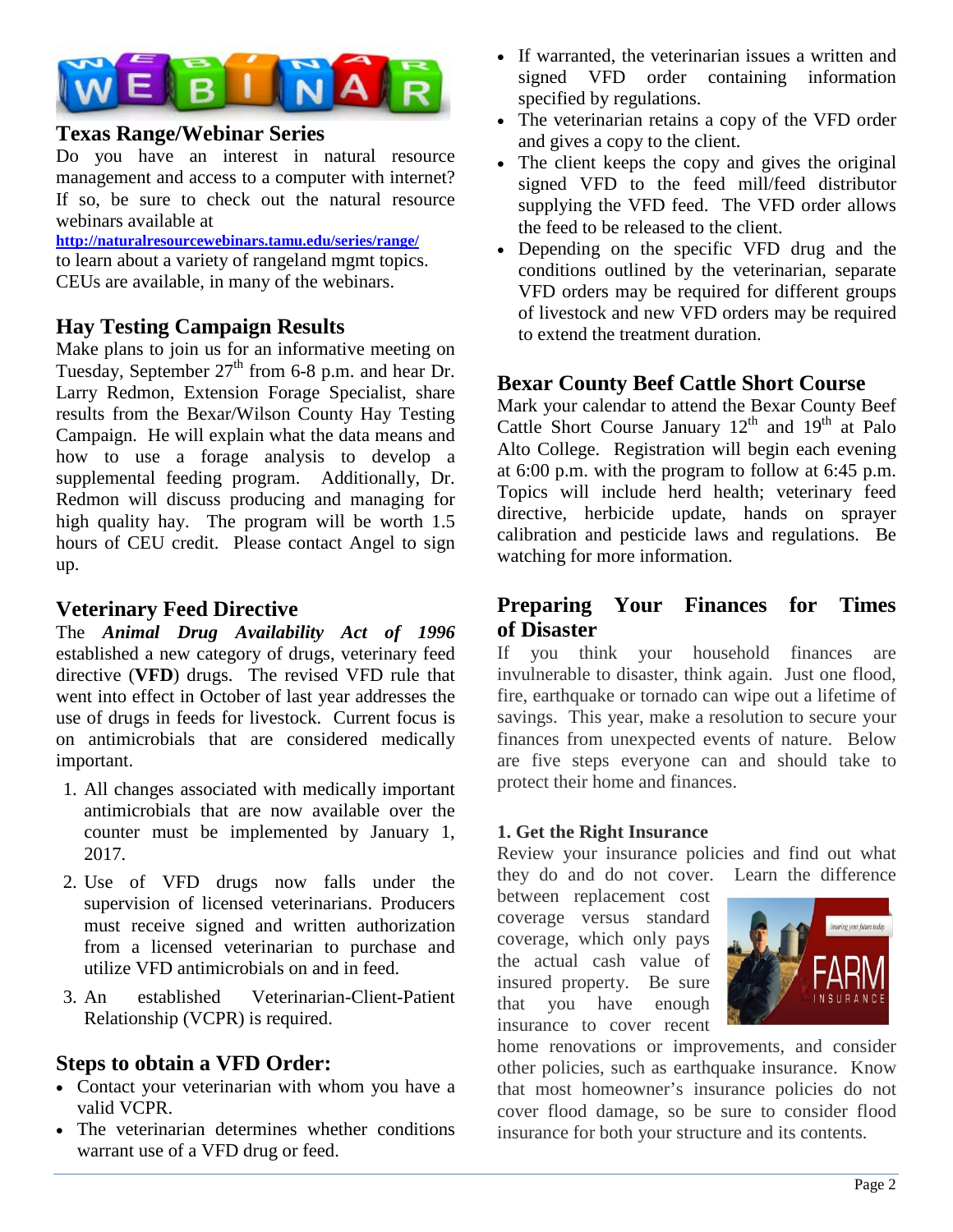#### **2. Inventory Your Household Possessions**

For insurance purposes, be sure to keep a written and visual (i.e., videotaped or photographed) record of all major household items and valuables, even those stored in basements, attics or garages. Create files that include serial numbers and store receipts for major appliances and electronics. Have jewelry and artwork appraised.

#### **3. Protect Important Financial Documents**

Store copies of irreplaceable financial and family documents in a safe place, preferably one that is protected from both fire and water. Documents include: automobile titles, tax records, stock and bond certificates, deeds, wills, trust agreements, birth and marriage certificates, photos, passports and insurance policies. Keep originals in a rented safe deposit box.

#### **4. Keep "Emergency Fund" Cash or Savings Acct**

In case of an emergency or sudden evacuation, be sure to keep enough cash or traveler's checks in a safe place; one that can be quickly accessed. ATM's may not be available in the event of a disaster.

#### **5. Safeguard Your Home and Property**

Take steps to minimize potential damage to your home. Install smoke detectors on every floor. Consider hurricane shutters for windows or store large sheets of plywood in the event of high winds.

#### **TSCRA Theft Prevention Tips**

Texas and Southwestern Cattle Raisers Association (TSCRA) is a 139-year-old trade organization and the largest & oldest livestock association in Texas.



The association represents more than 17,000 beef cattle producers, ranching families and businesses as members. These members represent approximately 50,000 individuals directly involved in ranching and represent<br>50,000 individuals directly<br>beef production that manage approximately 4 million

head of cattle on 76 million acres of range and pasture land, primarily in Texas and Oklahoma, but throughout the Southwest.

TSCRA provides law enforcement and livestock inspection services, legislative and regulatory advocacy, industry news and information, insurance services and educational opportunities for its members and the industry.

One of the key roles TSCRA special rangers have is educating landowners on how to prevent theft and spoil the plan of thieves. Consider the following tips to keep your livestock and property safe.

- 1. Display TSCRA member sign on gates and entrances. It is an excellent deterrent.
- 2. Lock gates.
- 3 Brand cattle and horses. Make sure the brand is recorded with the county clerk.
- 4. Put driver's license number on all saddles, tack and equipment.
- 5. Videotape horses and tack. Keep complete and accurate descriptions on file. organized, easy-to-find proof of ownership file to save valuable time in recovery process.
- 6. Count cattle regularly.
- 7. Don't establish a routine when feeding. Vary the times you feed.
- 8. Be cautious about who gets keys and combinations.
- 9. If possible, park trailers and equipment where they are out of view from the roadway.
- 10. Keep tack rooms and saddle compartments on trailers locked.
- 11. Don't feed in pens.
- 12. Participate in neighborhood Crime Watch programs.
- 13. Don't build pens close to a roadway.
- 14. Never leave keys in tractors or other equipment.



**What YOU Should Know About ZIKA?**